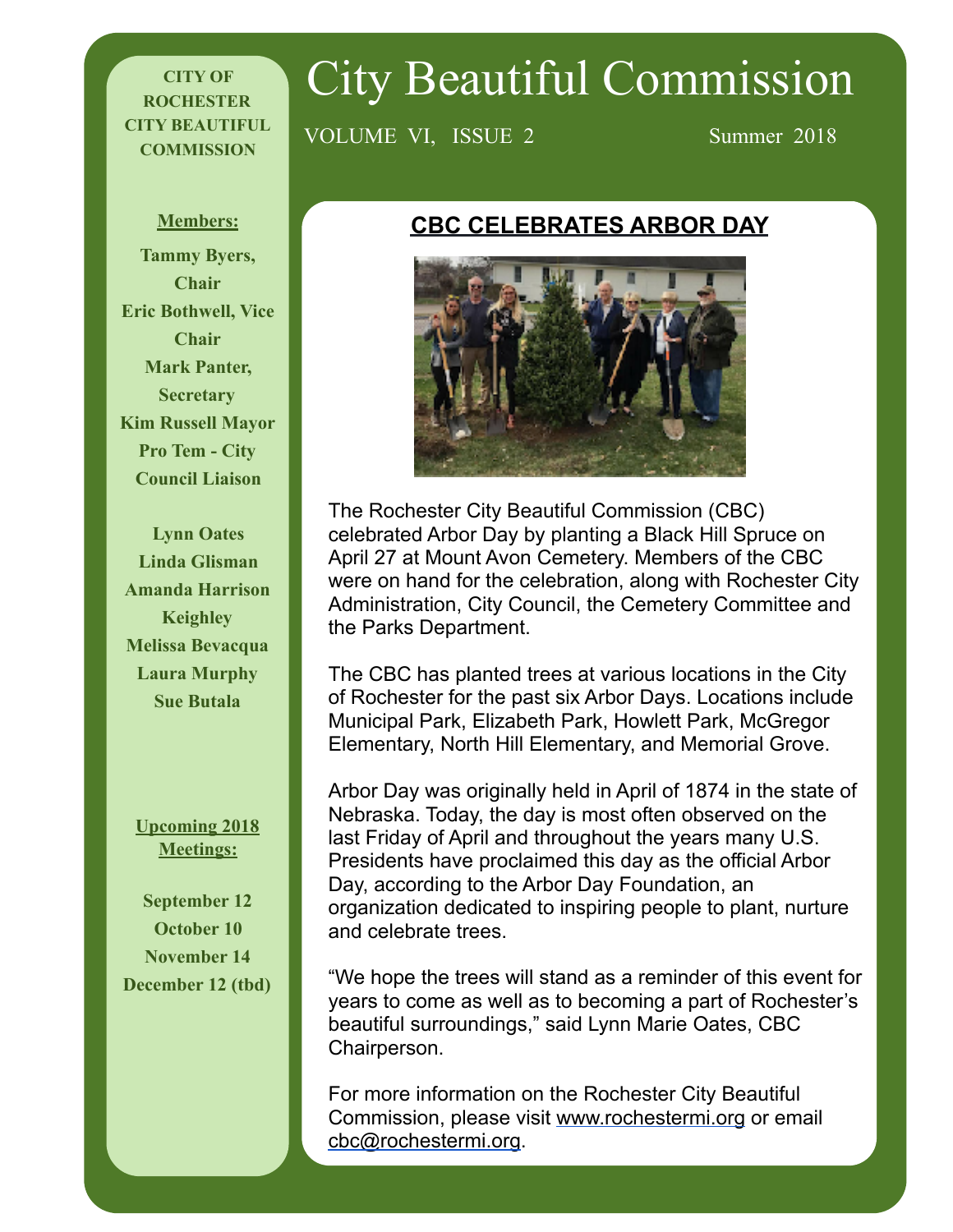# **CBC AT "JUNK IN THE TRUNK"**



Thank you to everyone who visited the City Beautiful tent at "Junk in the Trunk" on June 23!

A very special thank you to Pat and Ed Kane who generously donated all of the items for sale including Michigan made garden art and original art pieces including several Pewabic tiles.

We are grateful for your generosity!

### **COMMUNITY GARDEN CLEANUP**



The CBC would like to thank all the volunteers who came out on April 21 and 28, to help prep the Rochester Community Garden for the upcoming growing season.

Some of the work done included numbering and cleaning out planting beds, spreading wood chips and a general clean up.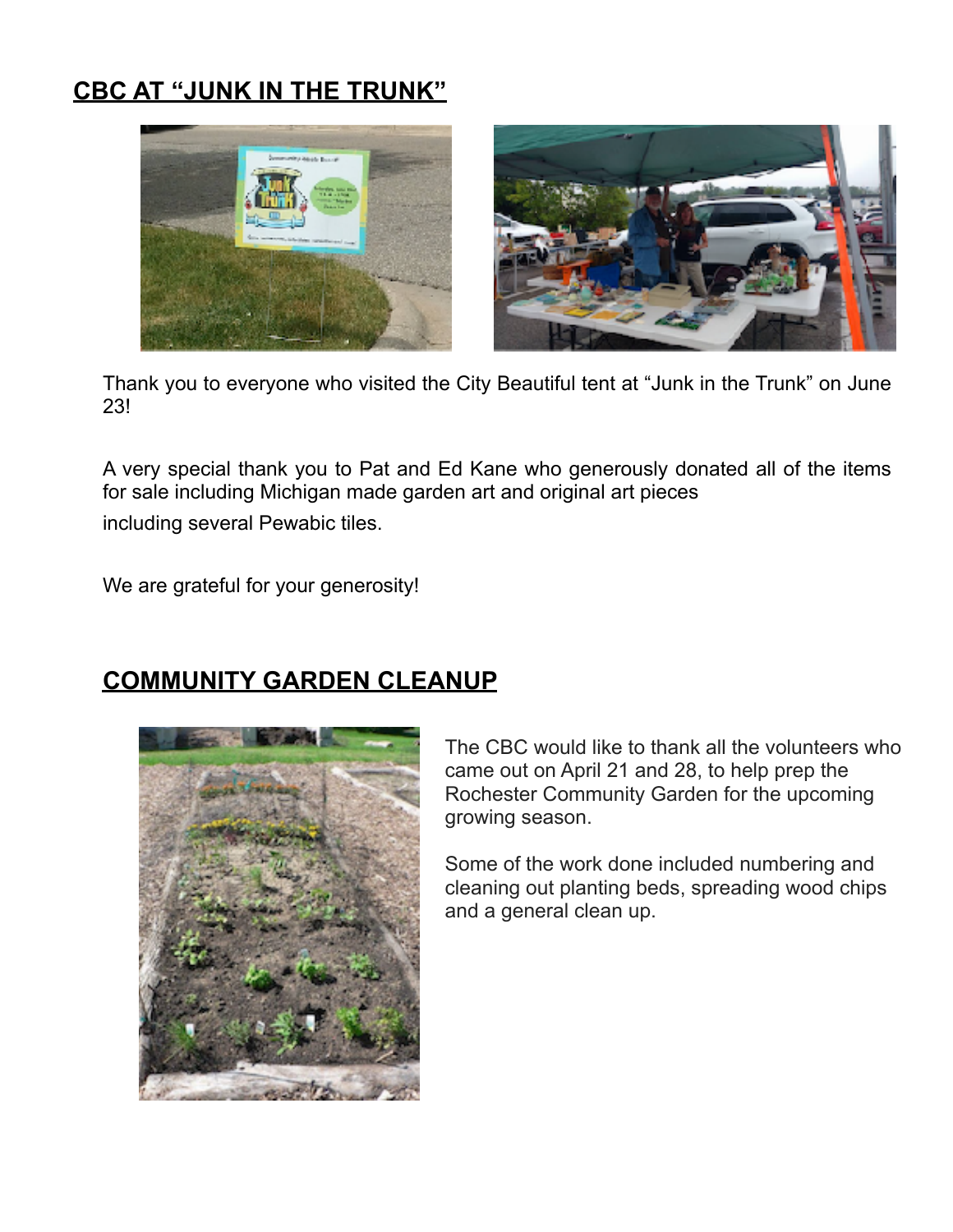## **GOOD NEIGHBOR AWARD**



Congratulations to our latest Good Neighbor Award recipient Ray Thietten who received his award at the May 14 city council meeting. Ray was nominated by his neighbor Tammy Byers for being a good neighbor by clearing her driveway and sidewalk of snow all winter!

According to the nomination, "Ray Thietten is the best neighbor & he's my neighbor! For every snowfall this year, Ray has snow blown & shoveled my very long driveway night & day, including the sidewalk. I walk out the door to go to work & bam!– the driveway is done. He & his wife, Corrine, are wonderful people & a great asset to our neighborhood and the City of Rochester. "

The Good Neighbor Award recognizes the ongoing efforts of Rochester residents who are making exceptional contributions to improve the quality of life in their neighborhoods. The program is designed to honor those who make a difference in our community without seeking or receiving recognition for their service.

If you know someone who goes the extra mile to keep our city beautiful or helps a neighbor in need, and feel this person deserves to be recognized for their contribution in the city, then grab a [nomination form](http://rochestermi.org/DocumentView.aspx?DID=285) and turn it in. Our city is beautiful because of the many good neighbors who continually go above and beyond! It is time to recognize those who make every day in Rochester a more beautiful day. Those selected will be recognized quarterly at a city council meeting.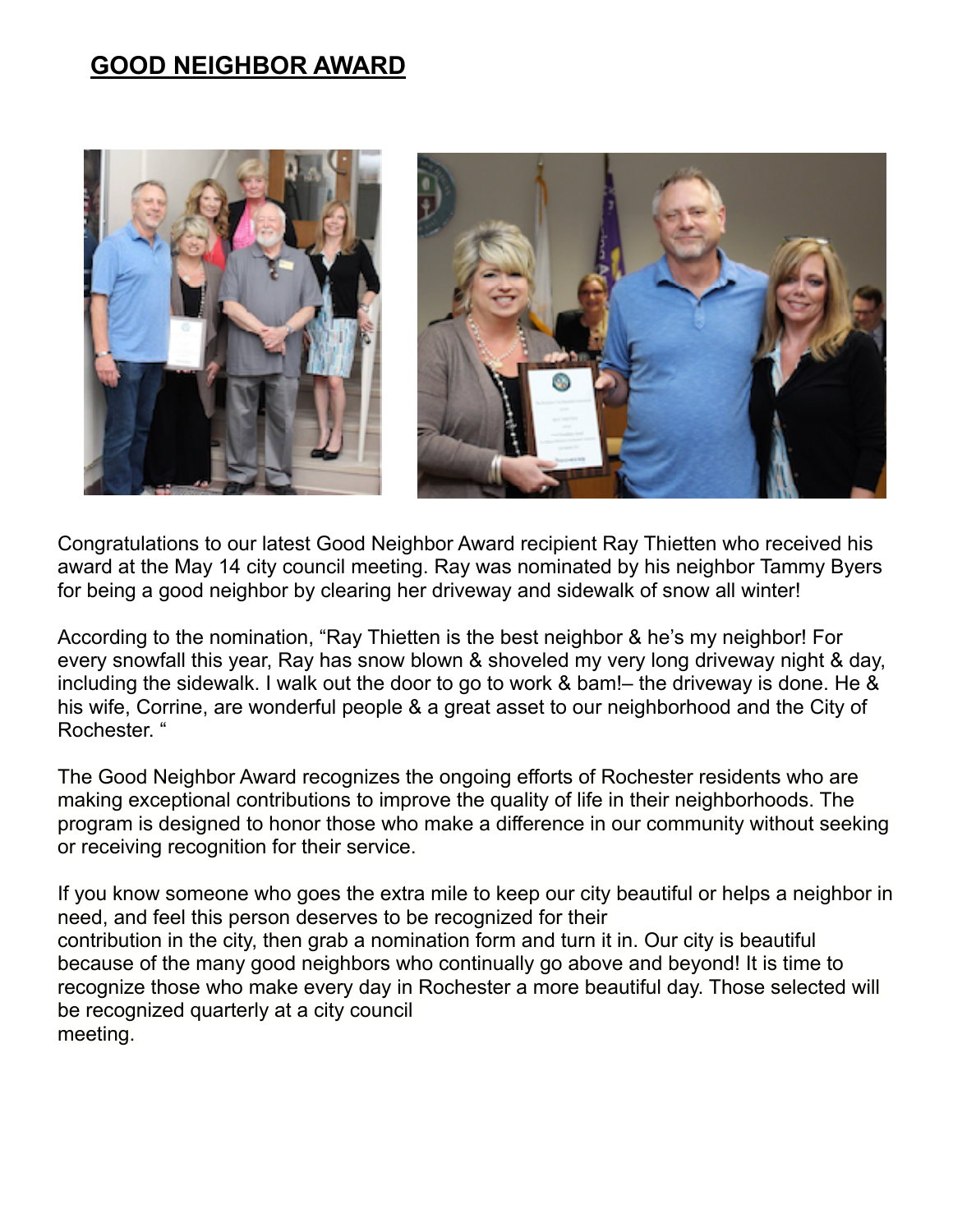## **CBC Welcomes 3 New Members**



As seated, left to right:

#### **Melissa Bevacqua:**

"I have lived in Rochester for eight years with my loving little family; my husband Dean, our two daughters, Olivia and Audrey and two dogs, Max and Maisey. During that time, I have had the pleasure of being a registered child care provider in my home, mostly for teacher's children. While our daughters attended Rochester High School, I was a parent volunteer for the wonderful band program there, as well as helping out with a few other groups when needed.

Since both of our daughters are off to WMU and MSU, respectively, it seemed like the ideal time to join City Beautiful. Because I've always enjoyed gardening and making things pretty and inviting, I believe it will be a good fit. I love living in Rochester and am ready to volunteer in this capacity while getting to know some new people too!"

#### **Sue Butala:**

"I moved to the Rochester area when I attended Oakland University and loved it so much that I never left! My husband Jay and I raised our daughter in Rochester, where she graduated from Rochester High School a few years ago. Much of my time during her school years was spent volunteering at school and with girl scouts. Now that we have an empty nest, I decided it was time to find new ways to become involved in our community. As a regular user of our parks and trails, the Rochester City Beautiful Commission seemed like a great fit. I am looking forward to this new experience!"

#### **Laura Murphy:**

"As a near-30 year resident of Rochester, and daily Rochester Municipal Park and Paint Creek Trail user, I wondered about how these entities function and how they are maintained by our city. When I inquired, it was suggested that I join the City Beautiful Commission and learn more the areas that are of interest to me. I am learning more each day about the daily workings of city's efforts to put its best foot forward for residents and visitors. I look forward to figuring out how to engage residents and parks users in keeping up the lovely appearance and general health of these jewels of our city through the City Beautiful Commission."